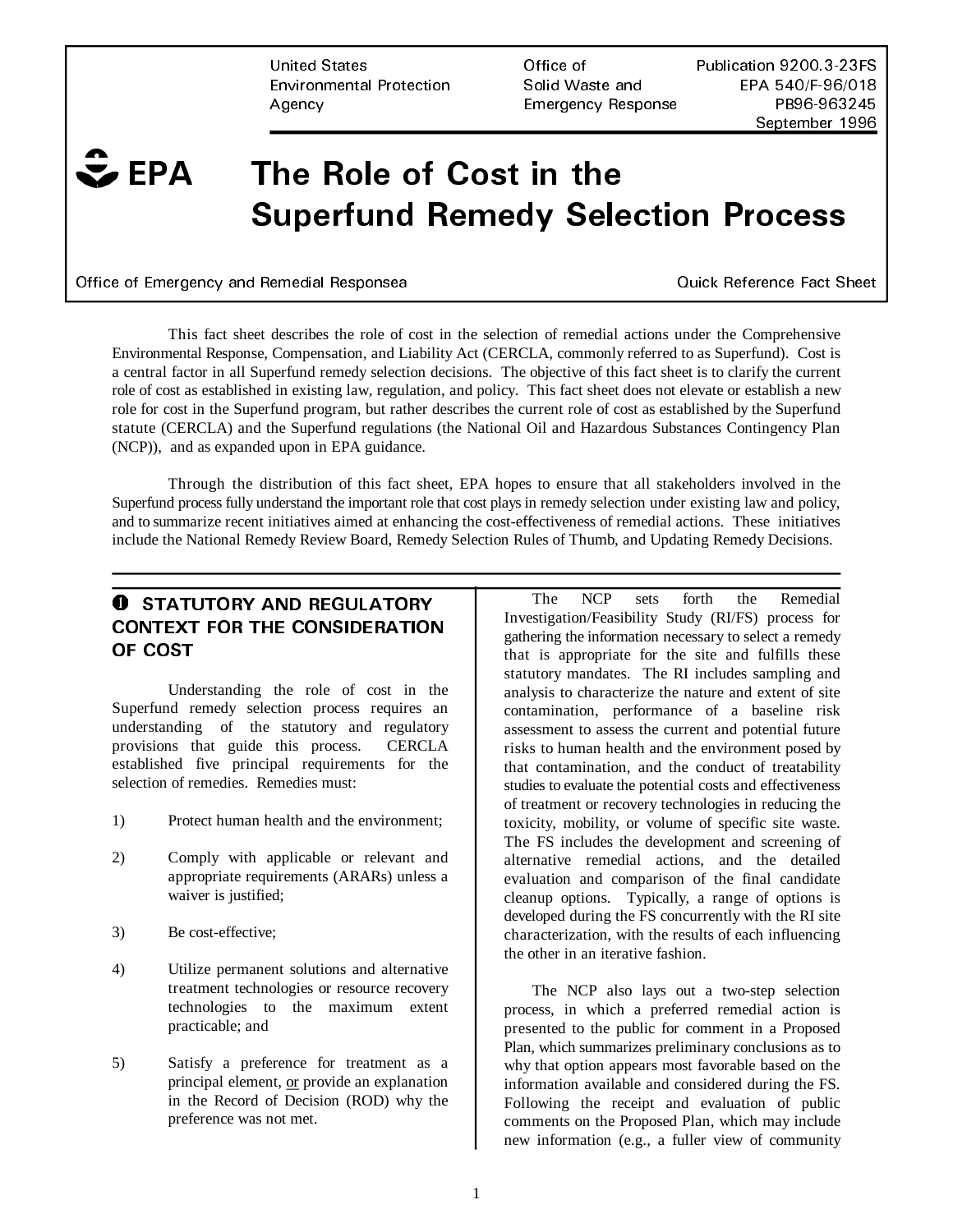input on the options, new information on technology performance), the decision maker makes a final decision and documents the selected remedy in a ROD. For a general discussion of this process, see EPA's *"Guidance for Conducting Remedial Investigations and Feasibility Studies Under CERCLA Interim Final," OSWER Directive 9355.3-01, October 1988,*  and *"Guide to Selecting Superfund Remedial Actions," OSWER Directive 9355.0-27FS,* hereinafter referred to as the RI/FS Guidance and the Remedy Selection Guidance, respectively.

In addition to the items discussed in more detail below, it is important to keep in mind that remedial action costs are influenced, in general, by the quality of the conceptual site model (CSM), which is a threedimensional "picture" of site conditions that illustrates contaminant distributions, release mechanisms, exposure pathways, migration routes, and potential receptors. The CSM documents current site conditions and is supported by maps, cross sections, and site diagrams that illustrate what is known about human and environmental exposure through contaminant release and migration to potential receptors. It is initially developed during the scoping phase of the RI/FS, and modified as additional information becomes available. Careful evaluation of site risks, incorporating reasonable assumptions about exposure scenarios and expected future land use, and the definition of principal threat waste generally warranting treatment, help to prevent implementation of costly remediation programs that may not be warranted.

In addition, EPA expects that the appropriately consistent application of existing national policy and guidance will result in the selection of cost-effective remedies. Guidance that promotes cost-effective decision making includes the Presumptive Remedy series, Soil Screening Guidance, and Land Use Guidance. For more information, see OSWER Directives 9355.0 - 47FS, 9355.4-14FSA, and 9355.7- 04, respectively.

# **@ CONSIDERATION OF COST** DURING THE DEVELOPMENT AND SCREENING OF ALTERNATIVES

During the first step of the FS, a range of remedial alternatives is developed and then screened in order to identify those alternatives that should be considered in more detail. Cost estimates developed for each option comprise the short- and long-term cost of remediation, including capital costs (e.g., the costs to put remedial technology in place, including those for equipment, labor, materials, and services), and the annual costs of operations and maintenance  $(O & M)$  for the entire period during which such activities will be required. Costs should be discounted to a common base year to evaluate expenditures over time. A discount rate of seven percent before taxes and after inflation should be used to account for the time value of money (see *"Revisions to OMB Circular A-94 on Guidelines and Discount Rates for Benefit-Cost Analysis," OSWER Directive 9355.3-20, June 25, 1993*)*.* A more complete description of remedial action cost estimating can be found in the RI/FS Guidance.

#### Development of Alternatives

In elaborating the RI/FS process, the NCP instructs decision makers on how to implement both the mandate to utilize permanent solutions and treatment to the maximum extent practicable and the requirement to select remedial actions that are costeffective. Specifically, the NCP establishes the program goal and expectations found at 40 CFR 300.430(a)(1)(iii) (See Exhibit 1). These expectations identify the appropriate methods of protection which generally should guide the development of cleanup options for common types of site situations, while allowing flexibility to modify these expectations to take into account truly unique site circumstances.

The NCP states that the overall goal of the remedy selection process is "to select remedies that are protective of human health and the environment, that maintain protection over time, and that minimize untreated waste"  $(40 \text{ CFR } 300.430(a)(1)(i))$ . This goal reflects CERCLA's emphasis on treatment as the preferred method of protection. However, recognizing that CERCLA tempers its emphasis on permanent solutions and treatment through the addition of the qualifier "to the maximum extent practicable," and also contains the co-equal mandate for remedies to be cost-effective, the NCP goes on to state that, in general, "EPA expects to use treatment to address the principal threats posed by a site, wherever practicable. Principal threats for which treatment is most likely to be appropriate include liquids, areas contaminated with high concentrations of toxic compounds, and highly mobile materials" *(40 CFR 300.430(a)(1)(iii)(A))* (see *"A Guide to Principal Threat and Low Level Threat Wastes," Publication 9380.3-06FS, November 1991).* 

At the same time, "EPA expects to use engineering controls, such as containment, for waste that poses a relatively low long-term threat or where treatment is impracticable," and to combine these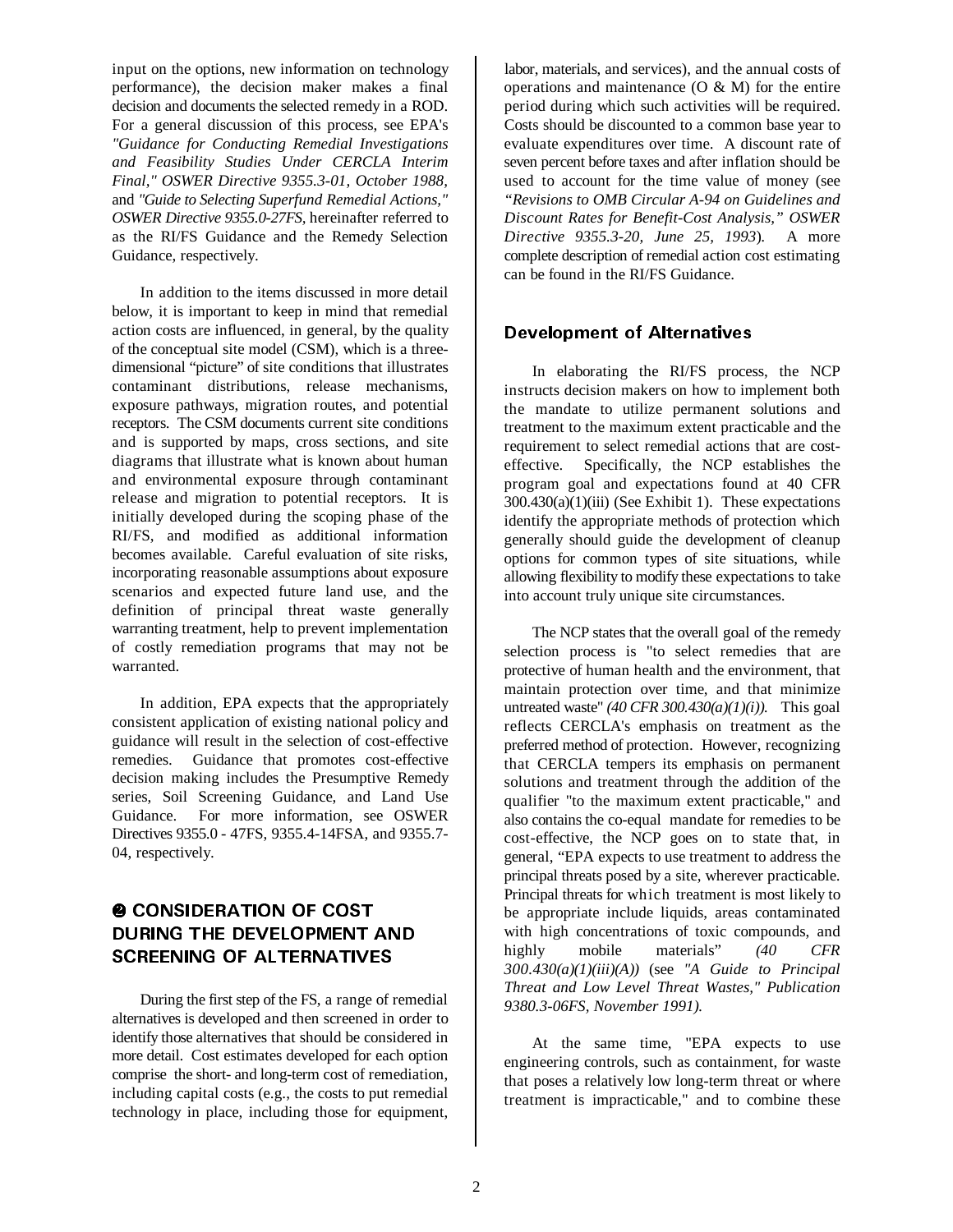## Exhibit 1

#### PROGRAM EXPECTATIONS

Protection of human health and the environment can be achieved through a variety of methods: treatment to destroy or reduce the inherent hazards posed by hazardous substances, engineering controls (such as containment), and institutional controls to prevent exposure to hazardous substances. The NCP sets out the types of remedies that are expected to result from the remedy selection process (Sec. 300.430(a)(1)(iii)).

- *Treat principal threats, wherever practicable.*  Principal threats for which treatment is most likely to be appropriate are characterized as:
	- $\bullet$  Areas contaminated with high concentrations of toxic compounds;
	- $\bullet$ Liquids and other highly mobile materials;
	- $\bullet$  Contaminated media (e.g., contaminated ground water, sediment, soil) that pose significant risk of exposure; or
	- $\bullet$  Media containing contaminant concentrations several orders of magnitude above health-based levels.
- *Appropriate remedies often will combine treatment and containment.* For a specific site, treatment of the principal threats(s) may be combined with containment of treatment residuals and low-level contaminated material.
- *Containment will be considered for wastes that pose a relatively low long-term threat or where treatment is impracticable.* These include wastes that are near health-based levels, are substantially immobile, or otherwise can be

reliably contained over long periods of time; wastes that are technically difficult to treat or for which treatment is infeasible or unavailable; situations where treatment-based remedies would result in greater overall risk to human health or the environment during implementation due to potential explosiveness, volatilization, or other materials handling problems; or sites that are extraordinarily large where the scope of the problem may make treatment of all wastes impracticable, such as municipal landfills or mining sites.

- *Institutional controls are most useful as a supplement to engineering controls for shortand long-term management.* Institutional controls (e.g., deed restrictions, prohibitions of well construction) are important in controlling exposure during remedial action implementation and as a supplement to long-term engineering controls. Institutional controls alone should not substitute for more active measures (treatment or containment) unless such active measures are found to be impracticable.
- *Innovative technologies should be considered if they offer the potential for comparable or superior treatment performance, fewer/lesser adverse impacts, or lower costs for similar levels of performance than demonstrated technologies.*
- *Ground waters will be returned to their beneficial uses wherever practicable within a timeframe that is reasonable given the particular circumstances of the site.*

methods and use of institutional controls, as appropriate, at sites with both types of contaminated materials *(40 CFR 300.430(a)(1)(iii)(B) and (C)).* 

In addition, "EPA expects to use institutional controls such as water use and deed restrictions to supplement engineering controls as appropriate for short- and long-term management to prevent or limit exposure to hazardous substances, pollutants, or contaminants. . .. The use of institutional controls shall not substitute for active response measures (e.g.,

treatment and/or containment of source material, restoration of ground waters to their beneficial uses) as the sole remedy unless such active measures are determined not to be practicable, based on the balancing of trade-offs among alternatives that is conducted during the selection of remedy" (*40 CFR 300.430(a)(1)(iii)(D))*.

The NCP also contains the following expectation for Ground Water Response Actions: "EPA expects to return usable ground waters to their beneficial uses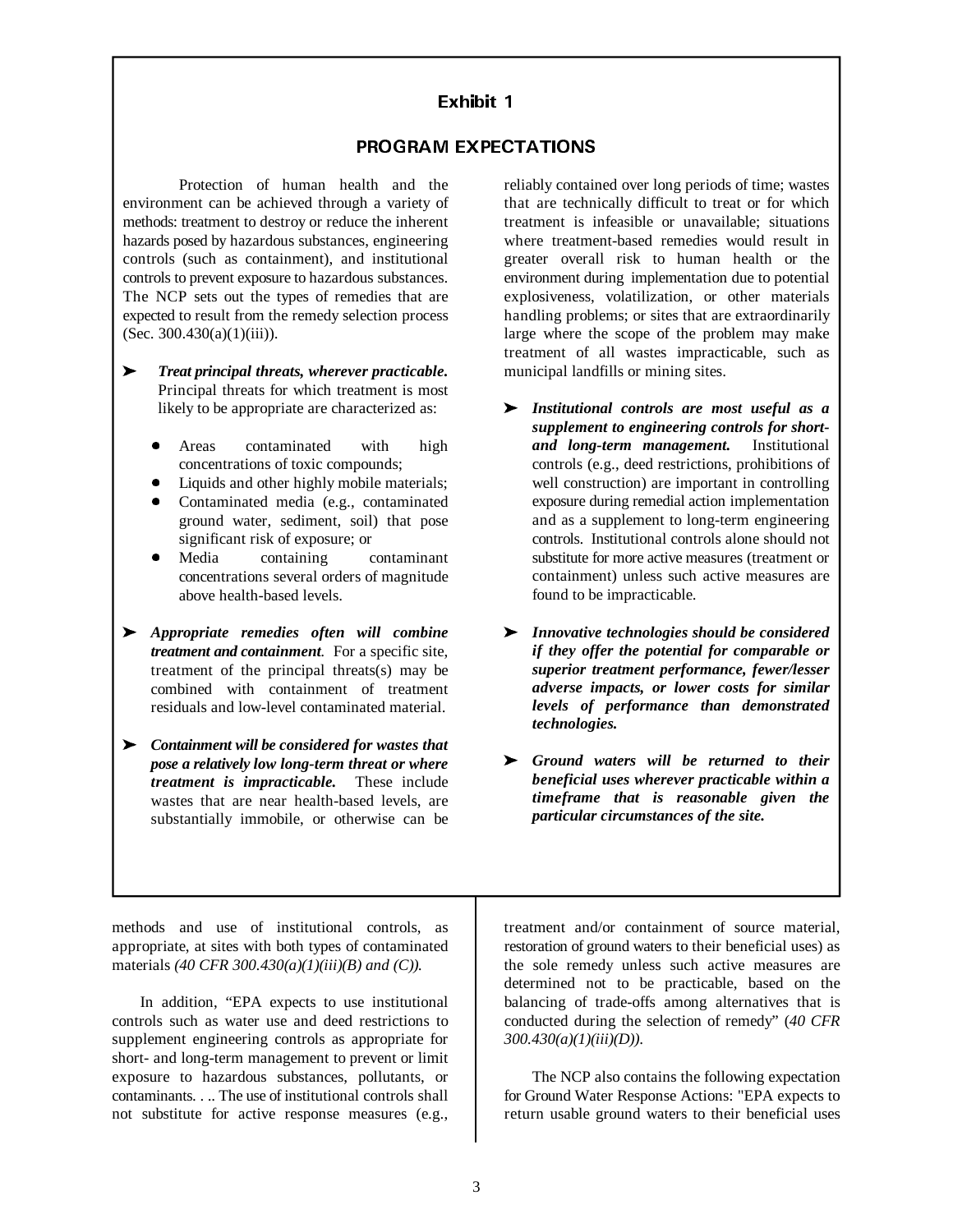whenever practicable, within a time frame that is reasonable given the particular circumstances of the site. When restoration of ground water to beneficial uses is not practicable, EPA expects to prevent further migration of the plume, prevent exposure to the contaminated ground water, and evaluate further risk reduction" *(40 CFR 300.430(a)(1)(iii)(F))*. This recognizes that there may be particular site circumstances (e.g., DNAPL in fractured bedrock) where complete restoration will not be practicable.

These Superfund program expectations guide the development of remedial alternatives during the FS. Although cost is not a specific element of the Superfund program expectations, the recognition that different waste management approaches (i.e., combinations of treatment, containment, and institutional controls) may be appropriate at different sites depending on the types of threats posed, reflects a "built-in" sensitivity to the issue of cost in the Superfund remedy selection process (e.g., large sums of money should not be spent treating low-level threat wastes). These expectations reflect EPA's belief that certain source materials are generally addressed best through treatment because of technical uncertainties regarding the long-term reliability of containment of these materials, and/or the serious consequences of exposure should a release occur. These expectations also reflect the conclusion that other source materials generally can be reliably contained.

# **Screening of Alternatives**

The NCP describes cost as one of three "screening" criteria (the others being effectiveness and implementability) used to identify higher cost alternatives that should not be carried forward for detailed evaluation. Alternatives may be screened out if they:

- 1. Provide "effectiveness and implementability similar to that of another alternative by employing a similar method of treatment or engineering control, but at greater cost" *(40 CFR 300.430(e)(7)(iii))*.
- 2. Have costs that are "grossly excessive compared to [their] overall effectiveness" *(40 CFR 300.430(e)(7)(iii))*. For example, the costs associated with treating a complex mixture of heterogeneous wastes without discrete hot spots (e.g., a large municipal landfill) would likely be considered excessive in comparison to the effectiveness of such treatment. As a result, a

treatment alternative for such a site would likely be eliminated from consideration during the screening process.

Cost estimates at the alternative screening stage should focus on relative, rather than absolute, accuracy. At the screening stage, it may also be unnecessary to evaluate costs that are common to all alternatives.

# **@ CONSIDERATION OF COST** DURING THE DETAILED ANALYSIS OF ALTERNATIVES AND THE IDENTIFICATION OF A PREFERRED **ALTERNATIVE**

The purpose of the detailed analysis is to objectively assess the alternatives with respect to nine evaluation criteria that implement the statutory provisions of CERCLA section 121. This analysis consists of an individual evaluation of each alternative with respect to each criterion, and a comparison of options designed to determine the relative performance of the alternatives and identify major trade-offs among them (i.e., relative advantages and disadvantages) with respect to the same factors.

The decision maker uses information assembled and evaluated during the detailed analysis in selecting a remedial action. Cost estimates at the detailed analysis stage should capture all remedial costs and, whenever possible, should provide an accuracy of  $+50$ percent to -30 percent. Sensitivity analysis may be warranted if a cost estimate might vary significantly with relatively small changes in the underlying assumptions, especially those concerning the effective life of a remedial action, the O & M costs, the duration of cleanup, site characteristics (e.g., volume of contaminated material), and the discount rate *(RI/FS Guidance, page 6-12)*.

The actual process of selecting a Superfund remedy is the decision making bridge between development of remedial alternatives during the FS and documentation of the selected remedy in a ROD. The process begins with the identification of a preferred remedial alternative from among those developed in the FS. This preferred alternative is then presented to the public for comment in the form of a Proposed Plan. Based on the review of public comments, a final remedy selection decision is made and documented in a ROD.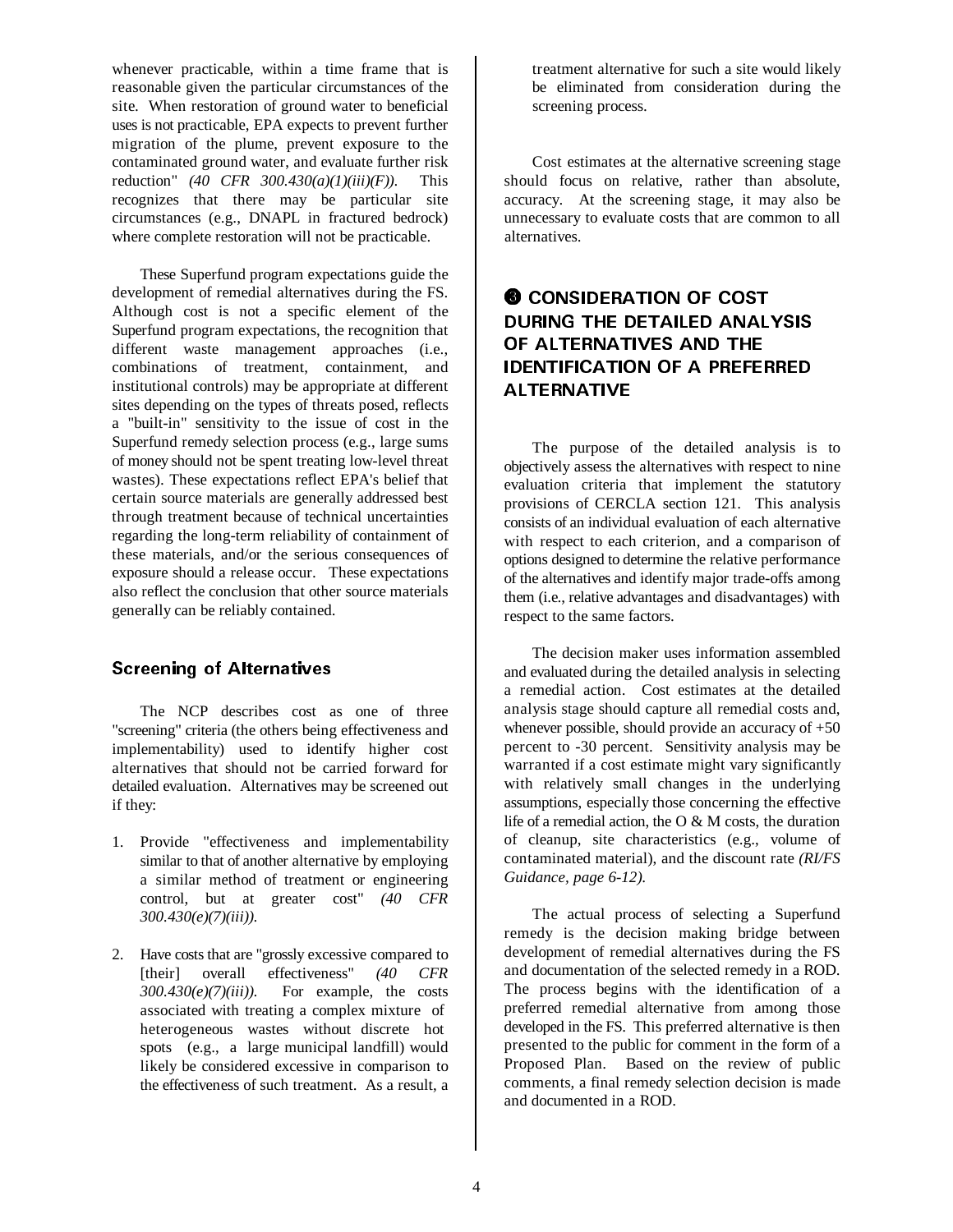Cost is a critical factor in the process of identifying a preferred remedy. In fact, CERCLA and the NCP require that every remedy selected must be cost-effective. A brief summary of the relationship between the nine remedy selection criteria and the five principal statutory remedy selection requirements will provide a useful context for a discussion of the role of cost in the remedy selection process. For a more detailed discussion of the nine criteria and the remedy selection process in general, see EPA's Remedy Selection Guidance*.* 

# Relationship Between the Nine Criteria and Statutory Requirements for **Remedy Selection**

During the remedy selection process, nine evaluation criteria are considered in distinct groups which play specific roles in working toward the selection of a remedy that satisfies the five principal statutory requirements. The nine evaluation criteria include two "threshold" criteria, five "balancing" criteria (including cost), and two "modifying" criteria (state and community acceptance), as illustrated in Exhibit 2. The modifying criteria are considered to the extent possible during the process leading up to and including the Proposed Plan, and are fully considered after public comments on that plan have been received. Following receipt and consideration of public comments, including any new information they might contain, the decision maker makes a final decision which is documented in the ROD.

The first two statutory requirements -- protection of human health and the environment, and compliance with ARARs (unless a waiver is justified) -- are embodied in the two threshold criteria. A remedial alternative must satisfy these two requirements to be eligible for further evaluation against the other seven factors.

Advantages and disadvantages of alternatives that satisfy the threshold criteria are balanced using the five balancing criteria, and the two modifying criteria (if there is enough information to consider these latter criteria in advance of the formal public comment process). This balancing determines which option represents the remedy that utilizes "permanent solutions and alternative treatment technologies or resource recovery technologies to the maximum extent practicable" (MEP) for that site *(40 CFR 300.430(f)(1)(ii) (E)).* The decision maker considers the statutory preference for treatment as an "overlay" to inform and direct this balancing (*id.*).

The alternatives are also separately evaluated against a subset of the criteria to make the determination of which option(s) satisfy the statutory cost-effectiveness. A remedial alternative is costeffective if its "costs are proportional to its overall effectiveness" *(40 CFR 300.430(f)(1)(ii)(D)).* Overall effectiveness of a remedial alternative is determined by evaluating the following three of the five balancing criteria: long-term effectiveness and permanence; reduction in toxicity, mobility and volume (TMV) through treatment; and short-term effectiveness (See Exhibit 3). Overall effectiveness is then compared to cost to determine whether the remedy is cost-effective (*id*.).

Cost considerations are therefore factored into the balancing of alternatives in two ways. Cost is factored into the determination of cost-effectiveness, as described above. And, cost is evaluated along with the other balancing criteria in determining which option represents the practicable extent to which permanent solutions and treatment or resource recovery technologies can be used at the site. This balancing emphasizes two of the five criteria (long-term effectiveness and permanence, and reduction of TMV through treatment) *(40 CFR 300.430(f)(1)(ii)(E)).*  However, in practice, decisions typically will turn on the criteria that distinguish the different cleanup options most. The expectations anticipate some of the likely tradeoffs in several common situations, although site-specific factors will always play a role.

# The Role of Cost in Determining **Whether to Waive ARARs**

Section 121 of CERCLA specifies that all remedial actions must "meet any Federal standards, requirements, criteria or limitations that are determined to be legally applicable or relevant and appropriate requirements." Specific statutes cited in CERCLA that might present such an ARAR include the Solid Waste Disposal Act, the Toxic Substances Control Act, the Safe Drinking Water Act, the Clean Air Act, the Clean Water Act, and the Marine Protection Research and Sanctuaries Act. In addition to the Federal ARAR requirement, remedial actions must meet any applicable or relevant and appropriate promulgated State standard, requirement, criterion or limitation if it is more stringent than the corresponding Federal requirement. As previously discussed, compliance with ARARs is one of the two threshold criteria for the selection of a preferred remedy.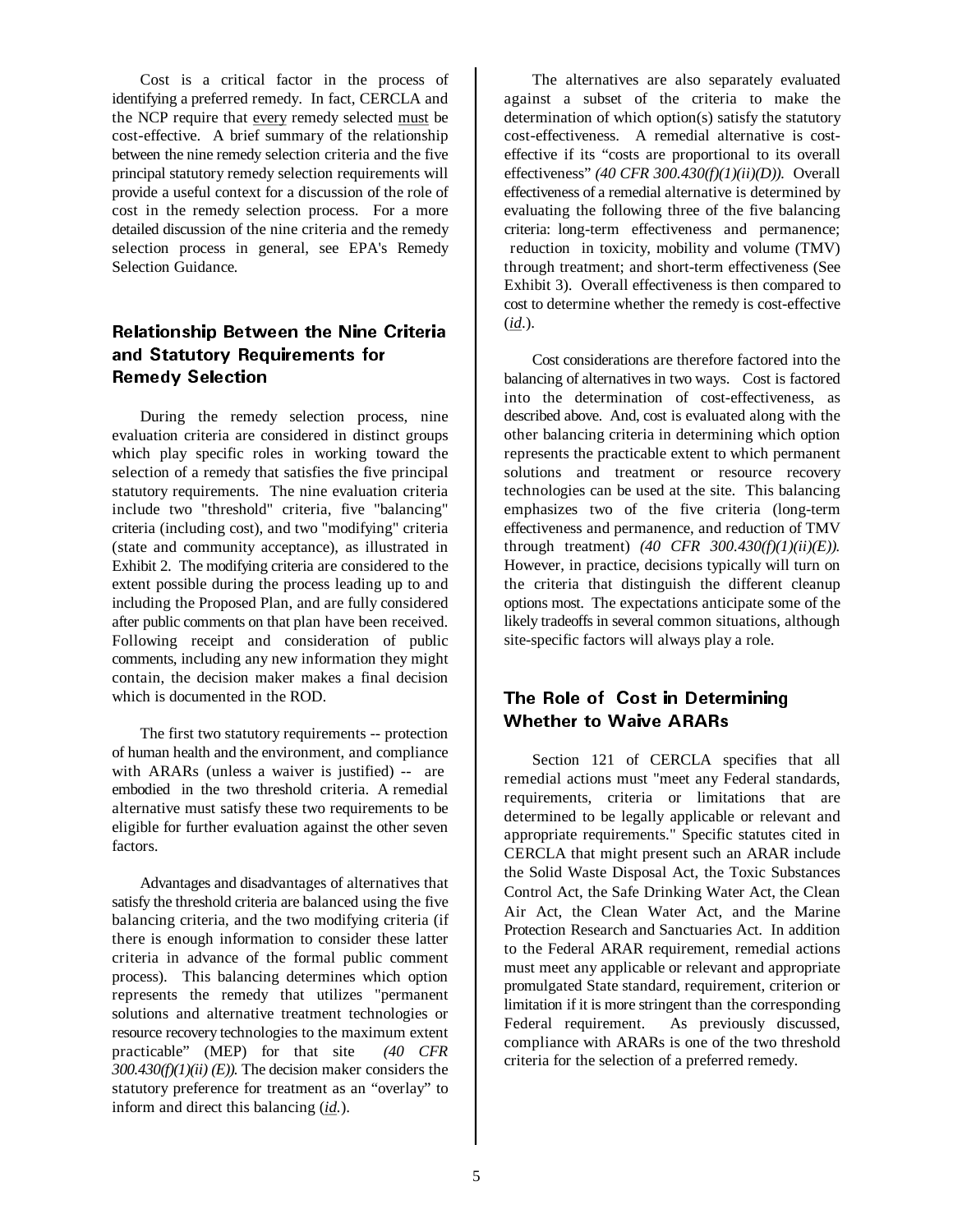

of performance, or Fund-balancing waiver is Cost is not a factor in the identification of ARARs. However, CERCLA authorizes the waiver of an ARAR with respect to a remedial alternative if any one of six bases exist (See Exhibit 4). As described below, cost may be a consideration with respect to determining whether a technical impracticability, equivalent level warranted.

#### 1. Technical Impracticability

. *8, 1990)* Thus, the role of cost in evaluating technical Cost is relevant to the technical impracticability waiver, because engineering feasibility is ultimately limited by cost. EPA has stated that cost can be considered in evaluating technical impracticability, although it "should generally play a subordinate role" and should not be a major factor unless compliance would be "inordinately costly" *(55 FR at 8748, March*  impracticability is more limited than in the general balancing of tradeoffs with respect to the remedy selection criteria, but cost may be considered in certain cases.

# 2. Equivalent Level of Performance

This waiver is available when an alternative will provide a level of performance equivalent to that required by the ARAR, but through an alternative design or method of operation. While cost is not considered in evaluating equivalence, this waiver can provide cost-saving flexibility in selecting remedies. Alternative, less expensive technologies that attain the same outcome (e.g., concentration of residuals) should be explored before concluding that a highly costly approach must be adopted because it is an actionspecific ARAR.

# 3. Fund Balancing

operable unit (currently, 4x\$10 million, or \$40 For Fund-financed remedies, the fund-balancing waiver may be invoked when compliance with an ARAR would not provide a balance between the need to provide protection at a site and the need to address other sites. EPA's policy is to consider this waiver when the total cost of a remedy is greater than four times the national average cost of remediating an million), or in other cases where "EPA determines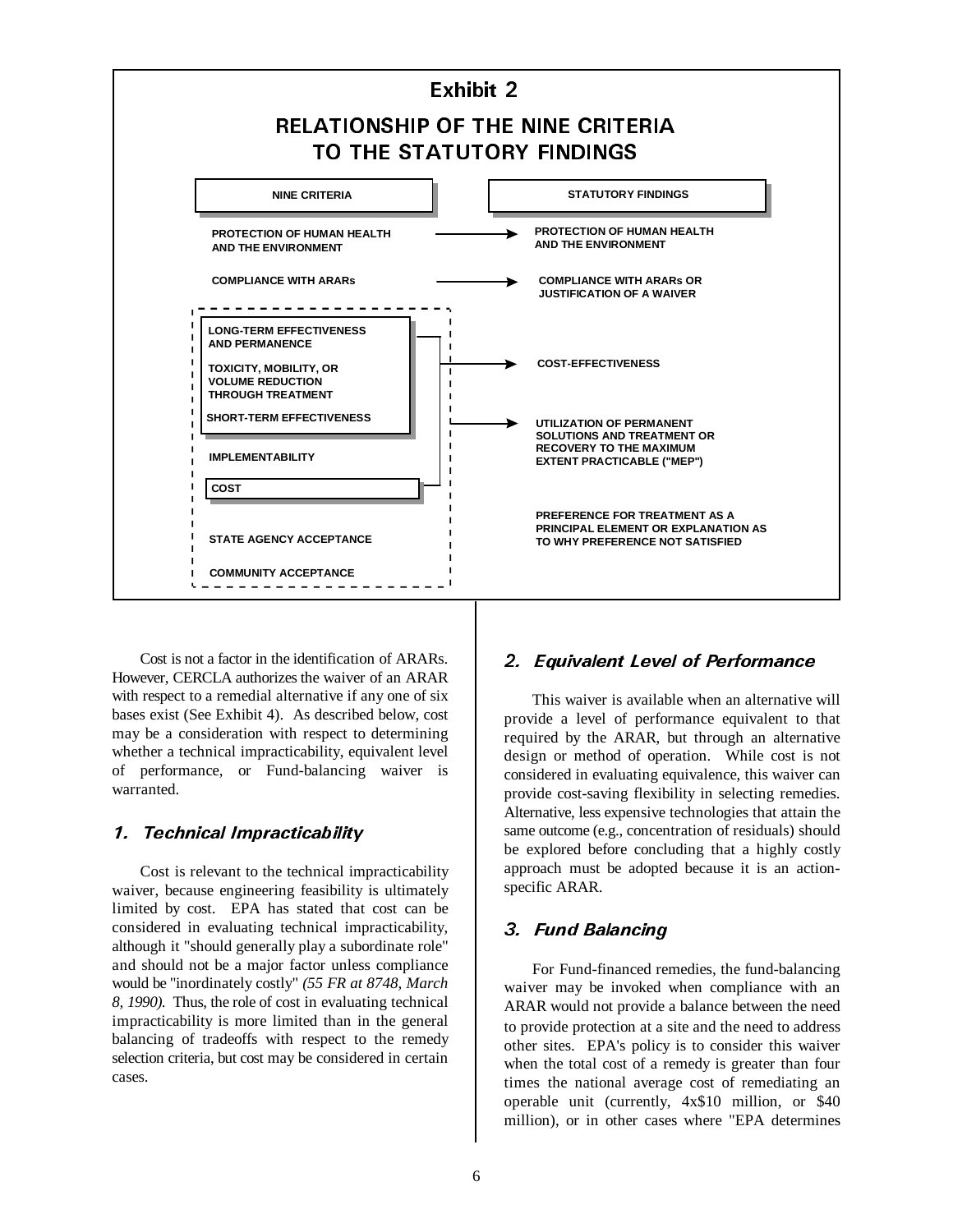

that the single site expenditure would place a disproportionate burden on the fund" *(55 FR at 8750)*.

# Consideration of Cost in Determining the Approach to Complying with **ARARs**

Even when waivers are not available, the NCP provides opportunity for cost-savings in achieving cleanup goals. For example, the NCP requires cleanup to relevant and appropriate Maximum Contaminant Levels (MCLs) and non-zero MCL goals (MCLGs) when remediating contaminated ground water whose beneficial use is as a drinking water source. However, the time frame over which the MCLs must be achieved may be adjusted, depending on such factors as whether the aquifer is currently being used or likely to be needed in the near future. In some cases, allowing for an extended time frame to achieve cleanup standards provides the opportunity to develop less intensive, lower cost alternatives.

# **O** RECENT "SUPERFUND "REFORMS" THAT"PROMOTE"COST-" EFFECTIVENESS"

The Administrative reforms announced in October 1995 include several initiatives that are intended, in part, to control remedy costs and further facilitate the achievement of cost-effective cleanup.

# National "Remedy "Review "Board"

The National Remedy Review Board brings together senior EPA technical and policy experts to review and make recommendations on proposed cleanup actions at sites where the estimated cost for the preferred alternative is more than \$30 million, or more than \$10 million and 50% greater than the cost of the least costly, protective, ARAR-compliant alternative. Regional decision makers are expected to give the Board's recommendations substantial weight. However, other important factors may influence the final Regional decision, such as public comment or technical analysis of remedial options. This reform